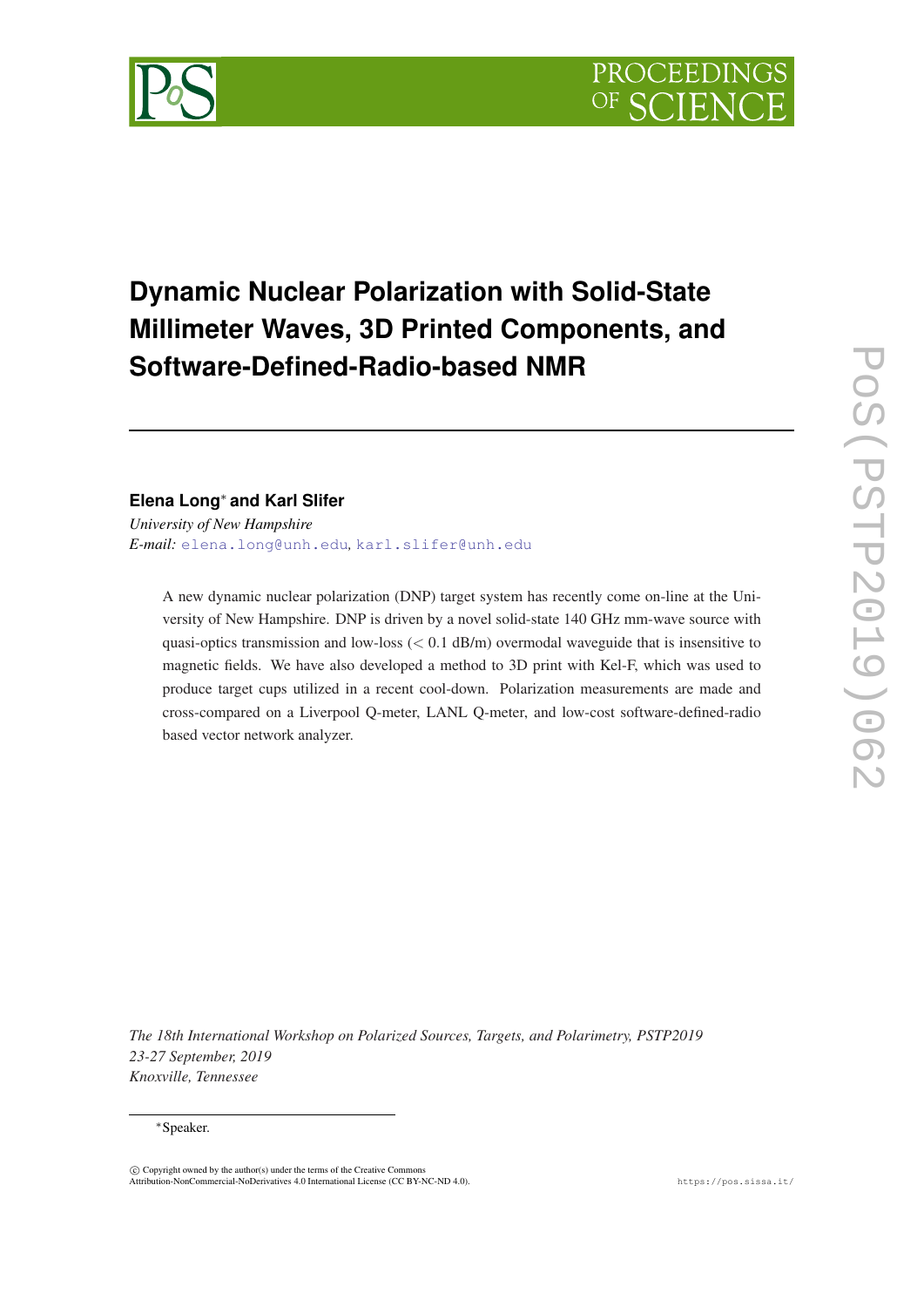### 1. Background

Jefferson Lab has approved two experiments, E12-13-011 to measure the tensor structure function  $b_1$  $b_1$  [1] and E12-15-005 to measure the tensor asymmetry  $A_{zz}$  [\[2\]](#page-4-0). These experiments will probe sea quark effects [[3](#page-4-0)], exotic 6-quark states [\[4\]](#page-4-0), short range correlations [[5](#page-4-0)], and to further our understanding of how an atomic nucleus arises from it's constituent quarks and gluons. Both of these experiments are approved on the condition of demonstrating a high-luminosity and tensor-polarized target capable of achieving tensor polarization of  $P_{zz} > 30\%$ .

Recent advances in polarized targets have massively improved our understanding of the internal structure of nucleons by introducing a new degree of freedom, but require experiments to be run at much higher momenta where statistics are limited to probe similar physics as *Azz* and cannot access observables such as  $b_1$  that are non-zero only with  $|P_{zz}| > 0$ . The development of tensor polarization is required to probing short-distance high-momentum dynamics where theoretical models differ by up to a factor of two and can be determined to  $6\sigma$  in 1/6 the time compared to traditional methods [\[2\]](#page-4-0).

The University of New Hampshire (UNH) polarized target lab has recently come on-line and demonstrated vector polarization enhancement utilizing a novel solid-state microwave source,multiple nuclear magnetic resonance (NMR) devices for polarization measurement, including a Liverpool Q-meter, a Lawrence Berkeley National Lab VME Q-meter, and multiple low-cost vector network analyzers, and 3D printed target cups and ladders.

#### 2. System Overview

The typical DNP target consists of a superconducting magnet to polarize electrons in the target material, a helium evaporation refrigerator to maximize electron polarization, a high-power millimeter wave to transfer electron polarization to nuclear polarization, and an NMR system to measure the amount of nuclear polarization. A review of the process is given in detail in [\[6\]](#page-4-0), and a generalized schematic for these subsystems implemented in the University of New Hampshire (UNH) Polarized Target Lab is shown in Fig. [1](#page-2-0). Although there is continued work being done to optimize the system, the UNH Polarized Target Lab has demonstrated proton polarization enhancement on TEPMO-doped Araldite and butanol, as shown in Fig. [2.](#page-2-0)

#### Millimeter Wave System

The UNH Polarized Target Lab utilizes recent advances in solid-state millimeter-wave (mmwave) systems that have been pioneered by the medical and NMR spectroscopy communities [\[7\]](#page-4-0). A circularly polarized  $140 \pm 2$  GHz mm-wave system consisting of an up-to 500 mW solid-state source connected to ultra-low-loss  $(< 0.1$  dB/m) overmodal waveguides via a quasi-optical bridge has been installed and demonstrated successful vector polarization enhancement on protons at UNH. A schematic of this system is shown in Fig. [3.](#page-3-0) A beam polarizer is placed in front of a polarization transforming mirror before the beam is transmitted to the waveguide, which prevents a reflected beam from re-entering the horn that could damage the system. Although the mm-wave power on target is approximately a factor of 1/2 that of traditional EIO-based systems, initial studies have indicated that final polarization enhancement saturates below the maximum power of the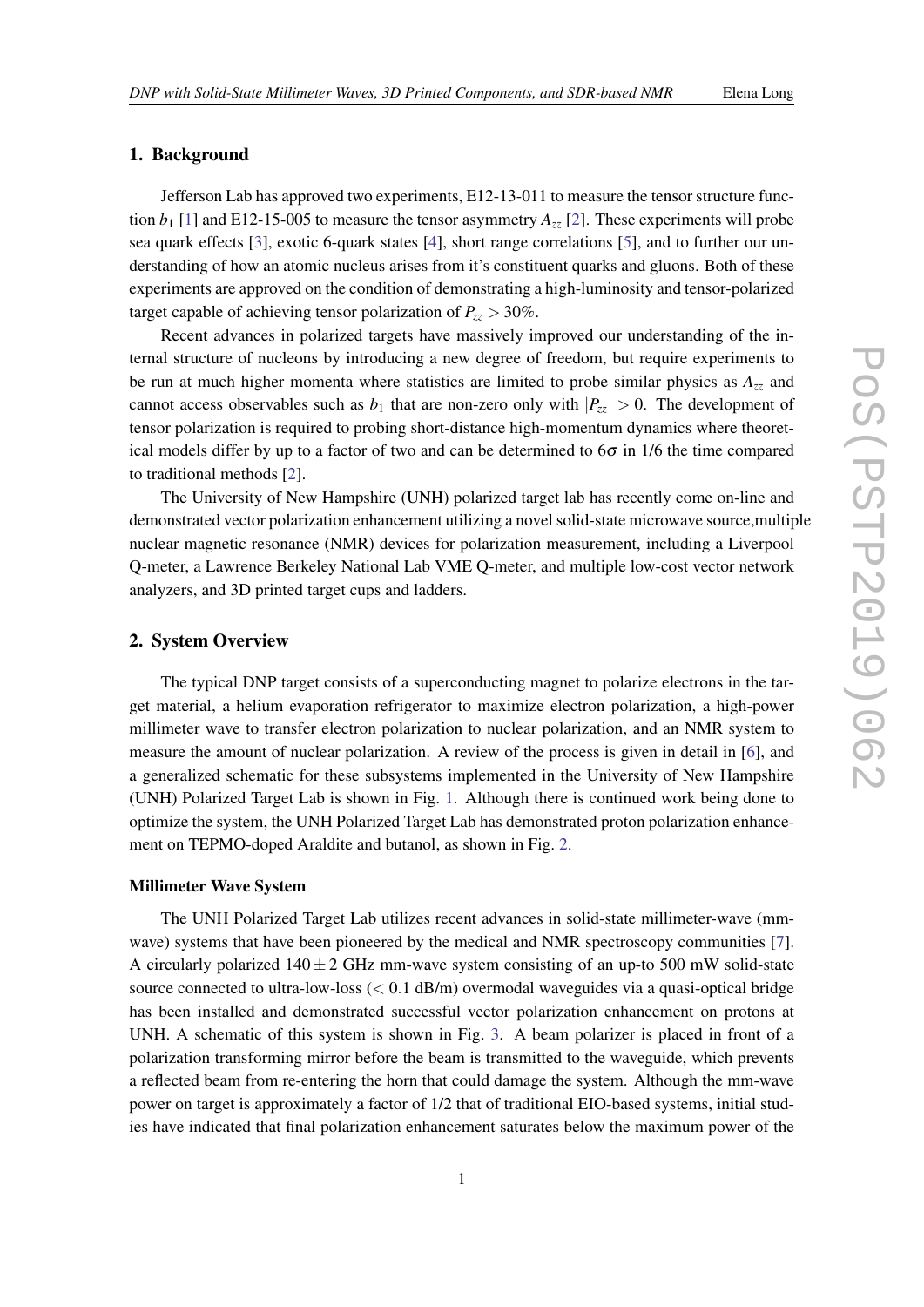<span id="page-2-0"></span>

Figure 1: Overview of (a) the UNH Polarized Target System with insert (b) highlighting the region around the target cup.



Figure 2: The UNH Polarized Target Lab has demonstrated initial DNP enhancement on TEMPO-doped materials.

system as shown in Fig. [4](#page-3-0). Additionally, the use of a circularly polarized mm-wave has been shown by other groups to increase increase polarization enhancement on the order of 30% above that obtained with a linearly polarized mm-wave beam [[8](#page-5-0)].

#### 3D Printed Target Cups and Ladders

Recent advances in additive manufacturing allow for rapid prototyping and development of arbitrarily complex geometries. The UNH Polarized Target Lab has utilized these techniques to develop target cups and ladders.

These cups are made of a Teflon-like fluoroplastic called Kel-F that both maintains roomtemperature properties down to 1 K and doesn't contain free protons that would introduce noise in the NMR system. 3D-printable Kel-F filament is unfortunately not currently available for purchase, so the printing filament needs to be custom made. We have developed a custom extruder to produce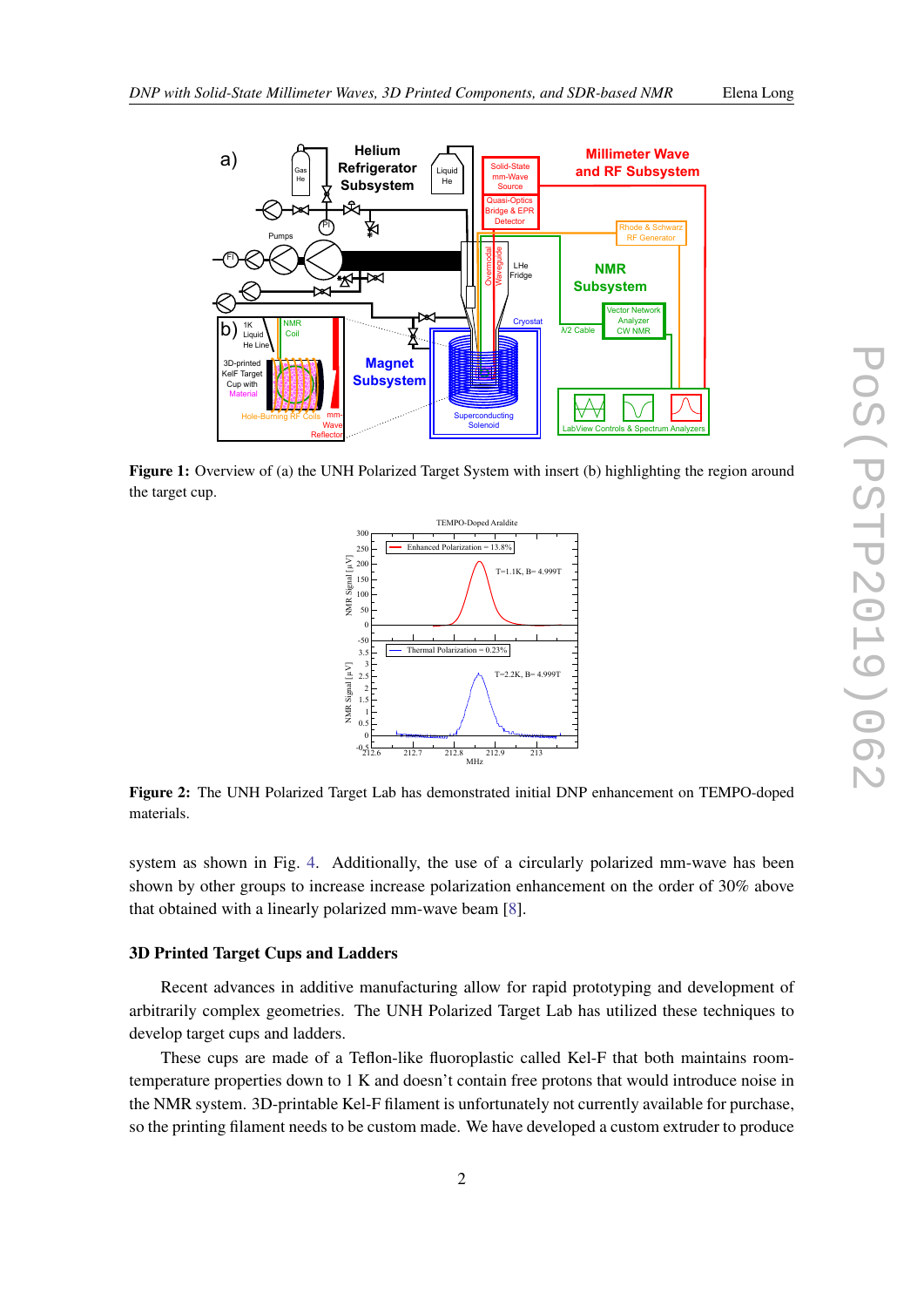<span id="page-3-0"></span>

Figure 3: A circularly polarized 140 GHz beam is created by producing a 12 GHz signal that is sent through a 12x multiplier-amplifier chain. The output signal is then coupled to a quasi-optic bridge which transmits the beam through air into an overmodal waveguide.



Figure 4: DNP enhancement at 4.2 K on Araldite indicates that the maximum polarization enhancement in the UNH system saturates when the mm-wave power reaches approximately 150 mW.

3D-printable Kel-F filament that has been used in a commercially-available 3D printer that was modified to handle the high temperatures required to process Kel-F and to minimize decomposition of the material into hazardous gasses such as HF and HCl [\[9\]](#page-5-0). Utilizing this technique, we have 3D printed Kel-F target cups that have been used in recent polarization measurements, as shown in Fig. [5](#page-4-0). Also shown is a target ladder that the Kel-F cups are mounted on to. The ladder is made of a 3D-printable material from Form Labs called 'Durable,' which survives repeated temperature cycling between 1 K and room temperature.

#### Software-Defined-Radio-based NMR Measurements

The development of software-defined-radio (SDR) has recently brought down the price of vector network analyzers (VNA) dramatically. Along with more traditional systems such as a Liverpool Q-meter and a VME crate-based NMR system developed at LANL [\[10](#page-5-0)], the UNH Polarized Target Lab is using SDR-based VNAs to measure NMR spectra to determine polarization. These systems offer advantages in their low cost, their ability to measure an extremely wide frequency range without requiring extra circuitry, and in their ability to simultaneously measure the real and imaginary components of the impedance, whereas a Q-meter-based system only measures the real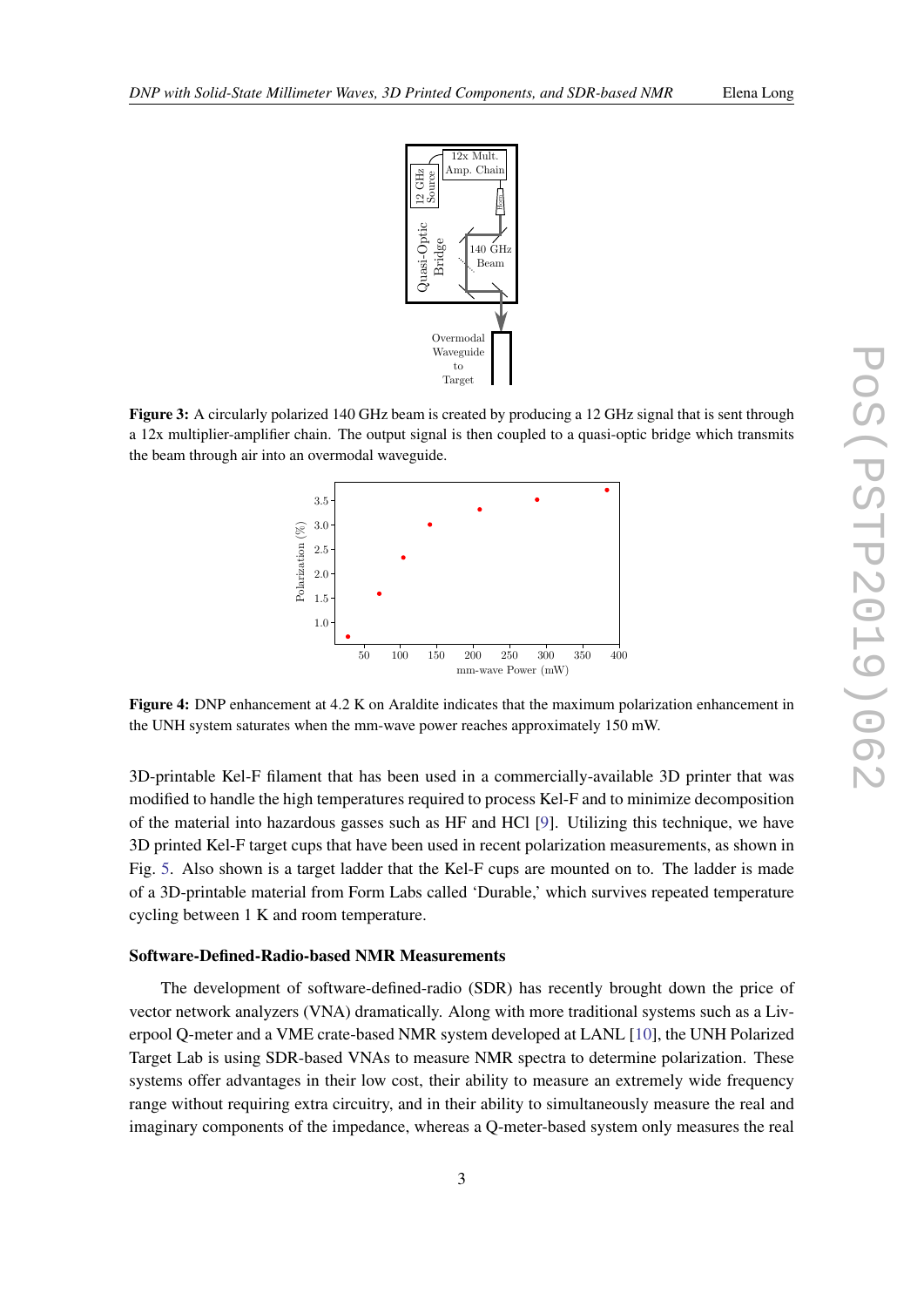<span id="page-4-0"></span>

Figure 5: Cubic 3D printed Kel-F cups were mounted to a 3D printed target ladder and used in a recent cool-down.

component for NMR analysis. Plotting the NMR spectra along with a wide portion of the background Q-curve along the real and imaginary parts of the impedance creates a circular background with an NMR signal on top. This circular background is easily fit and subtracted, eliminating the need for "wing fits" that are traditionally used to remove the Q-curve background. An example of this technique utilized on an enhanced proton from TEMPO-doped Araldite is shown in Fig. [6](#page-5-0).

#### 3. Summary

The UNH Polarized Target Lab has recently demonstrated polarization enhancement via dynamic nuclear polarization on a system using a novel solid-state 140 GHz source, 3D printed Kel-F target cups, and is utilizing a low-cost SDR-based VNA alongside traditional Q-meters to measure polarization. The UNH Nuclear Physics Group is using this new target system to develop tensor polarization greater than 30% to meet the conditions on multiple approved Jefferson Lab experiments.

#### References

- [1] K. Slifer, E. Long, D. Keller, O. Rondon, P. Solvignon, N. Kalantarians et al., *The Tensor Structure Function, b*1, *JLab PAC40, C12-13-011* (2013) .
- [2] E. Long, D. Keller, K. Slifer, D. Day, P. Solvignon, D. Higinbotham et al., *Measurements of the Quasi-Elastic and Elastic Deuteron Tensor Asymmetries*, *JLab PAC44, C12-15-005* (2016) .
- [3] S. Kumano, *Tensor-polarized quark and antiquark distribution functions in a spin-one hadron*, *[Phys.](https://doi.org/10.1103/PhysRevD.82.017501) Rev.* D82 [\(2010\) 017501](https://doi.org/10.1103/PhysRevD.82.017501) [[1005.4524](https://arxiv.org/abs/1005.4524)].
- [4] G. A. Miller, *Pionic and Hidden-Color, Six-Quark Contributions to the Deuteron b1 Structure Function*, *Phys.Rev.* C89 [\(2014\) 045203](https://doi.org/10.1103/PhysRevC.89.045203) [[1311.4561](https://arxiv.org/abs/1311.4561)].
- [5] M. Sargsian, *Inclusive and Exclusive Scatterings from Tensor Polarized Deuteron*, *[J.Phys.Conf.Ser.](https://doi.org/10.1088/1742-6596/543/1/012009)* 543 [\(2014\) 012009](https://doi.org/10.1088/1742-6596/543/1/012009) [[1409.6056](https://arxiv.org/abs/1409.6056)].
- [6] D. Crabb et al., *Solid polarized targets for nuclear and particle physics experiments*, *[Ann.Rev.Nucl.Part.Sci.](https://doi.org/10.1146/annurev.nucl.47.1.67)* 47 (1997) 67.
- [7] T. A. Siaw et al., *A versatile and modular quasi optics-based 200 ghz dual dynamic nuclear polarization and electron paramagnetic resonance instrument*, *J.Mag.Res.* 264 (2016) 131.